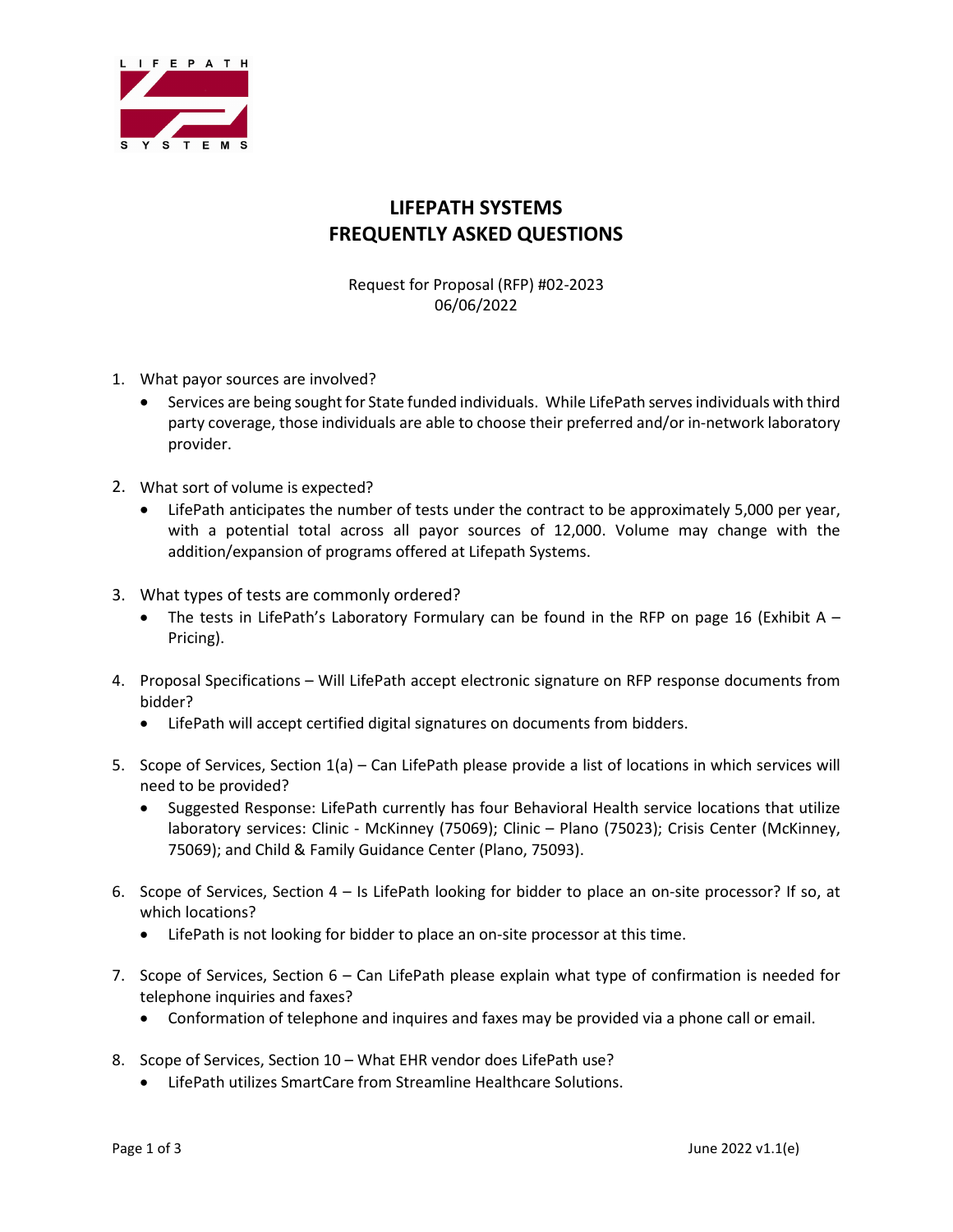

- 9. Exhibit A Pricing Can LifePath provide an estimated annual volume for each test?
	- LifePath is not able to provide the requested data.
- 10. Exhibit A Pricing Will all tests on the list be requested for every patient?
	- No, tests will be requested as medical necessary.
- 11. Exhibit A Pricing Can LifePath please provide the individual test components of the following panels:
	- a. Drugs of Abuse, Urine
	- b. Electrolyte Panel
	- c. Hepatic Function Panel
	- d. Lipid Panel
	- e. Renal Function Panel
	- Components of panels include:
		- Drugs of Abuse, Urine (5 panel, 10 panel as needed)
			- **THC**
			- **D** Opiates
			- **PCP**
			- Cocaine
			- **EXAMP** Amphetamines
		- Electrolyte Panel
			- **Sodium**
			- **Magnesium**
			- **Potassium**
			- **Calcium**
			- **-** Chloride
			- **Phosphate**
		- Hepatic Function Panel
			- ALT (alanine transaminase)
			- **ALP** (alkaline phosphatase)
			- AST (aspartate aminotransferase)
			- GGT (gamma-glutamyl transferase)
		- Lipid Panel
			- **HDL** (high density lipoprotein)
			- **EXECUTE:** LDL (Low density lipoprotein)
			- **Total cholesterol**
			- **Triglycerides**

.

- Renal Function Panel
	- **Albumin**
	- Calcium
	- **E** Carbon Dioxide
	- **Creatine**
	- **•** Chloride
- **Benzodiazepines**
- **Barbiturates**
- **■** Methadone
- **Propoxyphene**
- Methaqualone